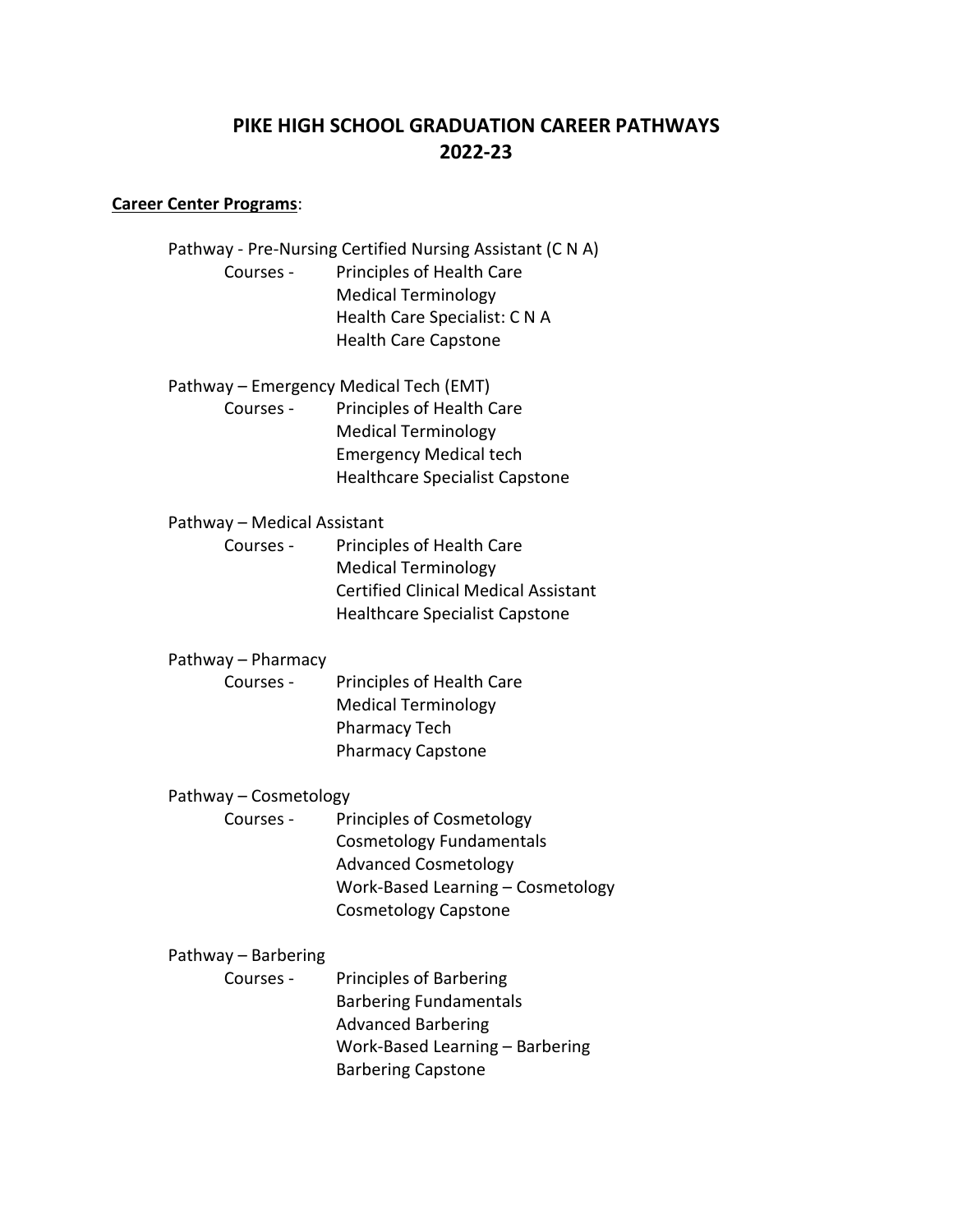Pathway – Criminal Justice

Courses - Principles of Criminal Justice Law Enforcement Fundamentals Corrections and Cultural Awareness Criminal Justice Capstone

## Pathway – Culinary Arts

Courses - Principles of Culinary & Hospitality Nutrition Culinary Arts Culinary Capstone

Pathway – Heating and Air Courses - Principles of HVAC HVAC Fundamentals HVAC Service HVAC Capstone

Pathway – TV & Radio Broadcasting Courses - Principles of Broadcasting Audio & Video Production Mass Media Production TV & Radio Broadcasting Capstone

Pathway – Information Tech Operations

Courses - Principles of Computing

Info Tech Fundamentals Networking & Cybersecurity OP or Cybersecurity Operations Capstone or IT Support Capstone or Cloud and Server OP Capstone

Pathway – Robotics & Smart Manufacturing

Courses - Principles of Industry & Robotics Robotics Design & Innovation Smart Manufacturing Robotics & Smart Manufacturing Capstone

Pathway – Automotive Services (Offsite at IVY Tech Center)

Courses - Principles of Automotive Services Brake Systems Steering and Suspensions Automotive Service Capstone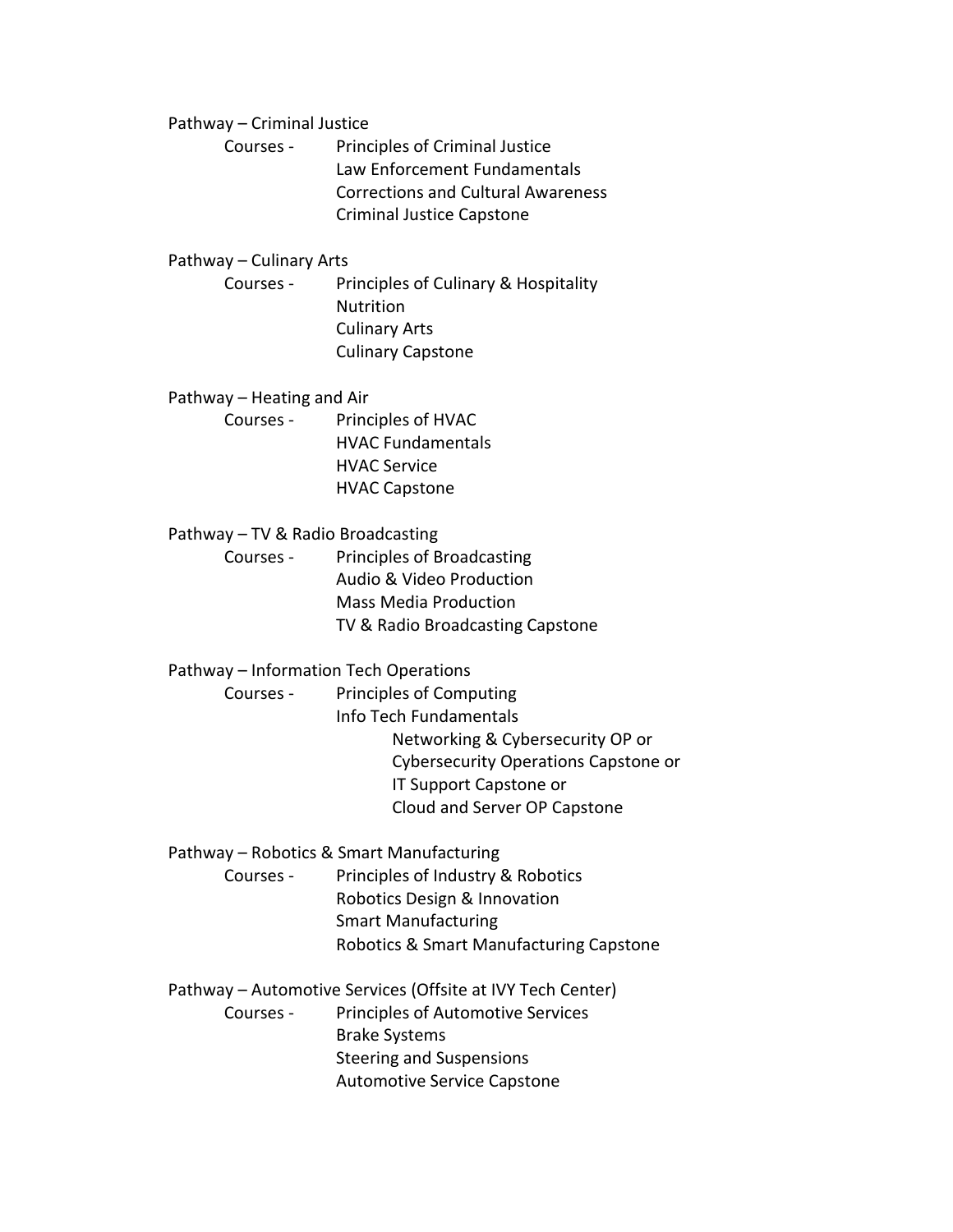### **Business and IT Education Department:**

Pathway – Computer Science

Courses - Principles of Computing Topics in Computer Science Computer Science Computer Science Capstone

## Pathway – Digital Design

Courses - Principles of Digital Design Digital Design Graphics Graphic Design & Layout Digital Design Capstone

Pathway – Business Administration

Courses - Principles of Business Management Management Fundamentals Accounting Fundamentals Business Administration Capstone

Pathway – Supply Chain & Logistics

Courses - Principles of Business Management Logistics Management Supply Chain Management Supply Chain Management Capstone

#### Pathway – Accounting

Courses - Principles of Business Management Accounting Fundamentals Advanced Accounting Accounting Capstone

## Pathway – Marketing & Sales

Courses - Principles of Business Management Marketing Fundamentals Strategic Marketing Business Management Capstone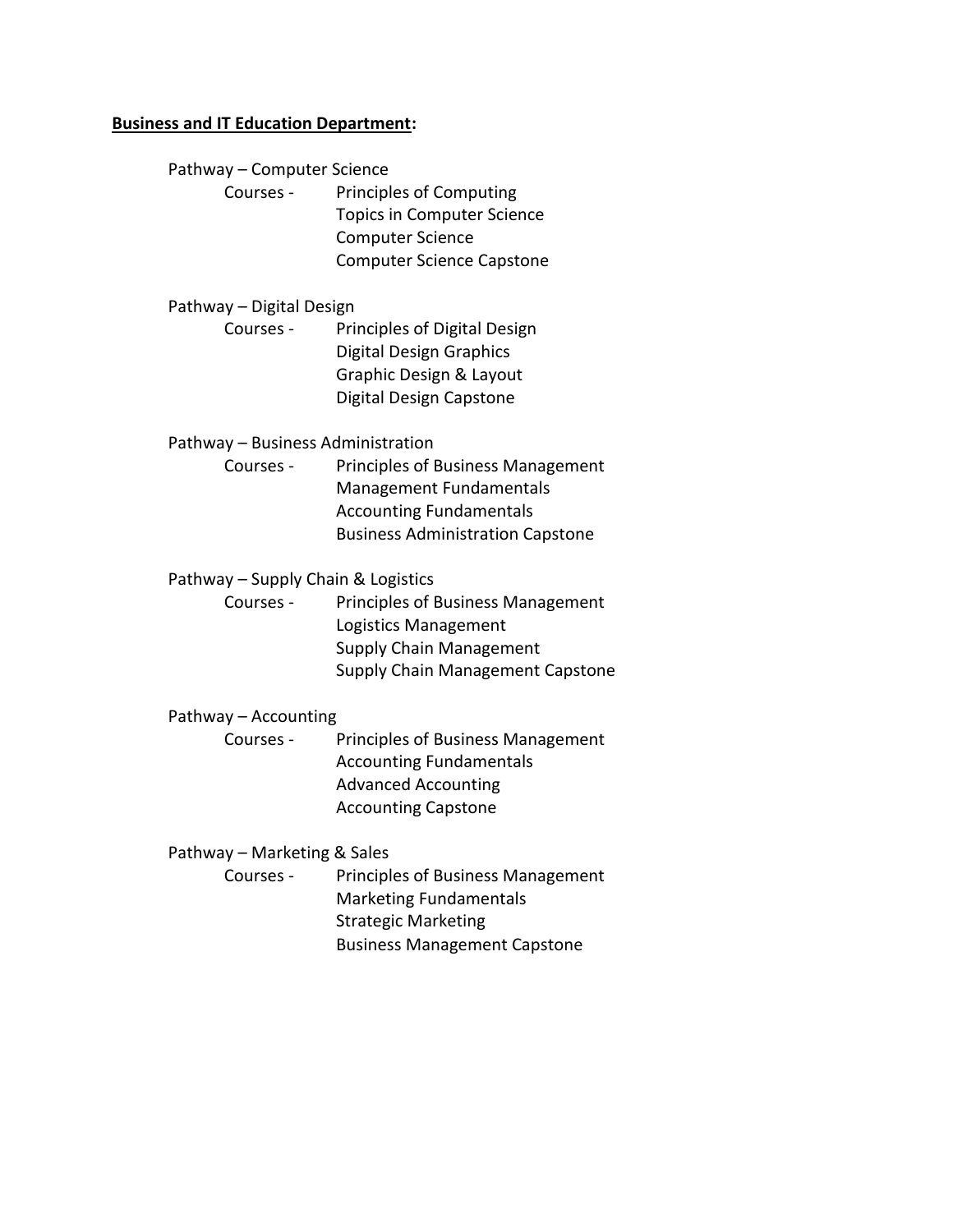## **Family and Consumer Science Department:**

Pathway – Education Careers

Courses - Principles of Teaching Child & Adolescent Development Teaching and Learning Education Professions Capstone

Pathway – Early Childhood Education

Courses - Principles of Early Childhood Education Early Childhood Education Curriculum Early Childhood Education Guidance Early Childhood Education Capstone

Pathway – Human & Social Services

Courses - Principles of Human Service Understanding Diversity Relationships & Emotions Human Services Capstone

Pathway – Interior Design

Courses - Principles of Interior Design Interior Design Fundamentals Materials, Finishes, and Design Interior Design Capstone

Pathway – Fashion & Textiles

Courses - Principles of Fashion & Textiles Textiles, Apparel, and Merchandising Advanced Textiles Fashion & Textiles Capstone